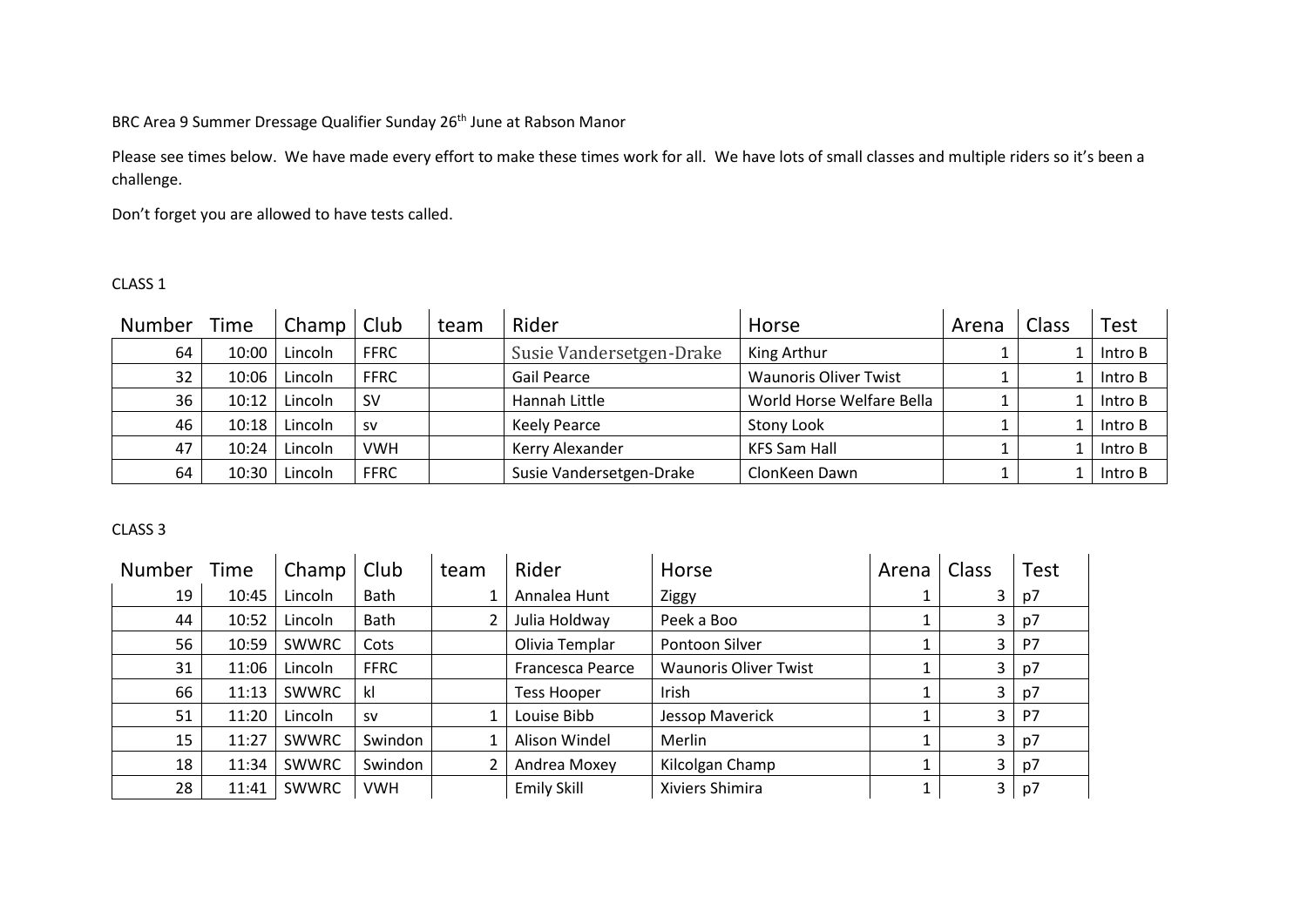| Number | Time        | Champ   | Club           | team           | Rider                  | Horse                              | Arena          | Class | <b>Test</b> |
|--------|-------------|---------|----------------|----------------|------------------------|------------------------------------|----------------|-------|-------------|
| 21     | 10:00       | Lincoln | Bath           | $\mathbf{1}$   | Chantelle Bucknell     | <b>Ballinliss Boy</b>              | $\overline{2}$ | 3     | p13         |
| 22     | 10:07       | SWWRC   | Swindon        | 2              | <b>Claire Burton</b>   | The Musketeer                      | 2              | 3     | p13         |
| 60     | 10:14       | SWWRC   | Cots           |                | <b>Ruth Piggott</b>    | <b>Foursessons Appollo</b>         | $\overline{2}$ | 3     | p13         |
| 39     | 10:21       | SWWRC   | k              |                | Jane Fowler            | Golden King                        | $\overline{2}$ | 3     | p13         |
| 30     | 10:28       | SWWRC   | Swindon        | $\mathbf{1}$   | <b>Fiona Symes</b>     | <b>Ballinasloe Sandy Girl</b>      | $\overline{2}$ | 3     | p13         |
| 20     | 10:35       | Lincoln | Bath           | 2              | <b>Bethan Wheatley</b> | <b>Tully Surprise</b>              | $\overline{2}$ | 3     | p13         |
| 42     | 10:42       | SWWRC   | <b>VWH</b>     |                | Jo Thornton            | Lisnahall Tibetan Gold             | $\overline{2}$ | 3     | p13         |
| Number | <b>Time</b> | Champ   | Club           | team           | Rider                  | Horse                              | Arena          | Class | <b>Test</b> |
| 41     | 11:15       | Lincoln | <b>Bath</b>    | 1              | <b>Jill Holt</b>       | <b>Tiger Roll</b>                  | 2              | 3     | p14         |
| 33     | 11:22       | Lincoln | Bath           | $\overline{2}$ | Gemma Barber           | <b>Woodville Marble</b>            | $\overline{2}$ | 3     | p14         |
| 40     | 11:29       | SWWRC   | Cots           |                | Jess Bateman           | Little Leo                         | 2              | 3     | p14         |
| 54     | 11:36       | SWWRC   | k              |                | Nickie Coombs          | <b>Secret Express</b>              | $\overline{2}$ | 3     | p14         |
| 16     | 11:43       | Lincoln | <b>SV</b>      | $\mathbf{1}$   | Amanda Farley          | Dun and Dusted                     | 2              | 3     | p14         |
| 35     | 11:50       | SWWRC   | Swindon        | 1              | <b>Holly Sykes</b>     | Sky 24                             | $\overline{2}$ | 3     | p14         |
| 17     | 11:57       | SWWRC   | Swindon        | $\overline{2}$ | Amanda Sykes           | Parker of whitefield               | 2              | 3     | p14         |
| 62     | 12:04       | SWWRC   | <b>VWH</b>     |                | Sarah-Jane Pym         | <b>Hawkvalley Warrior Princess</b> | $\overline{2}$ | 3     | P14         |
| Number | Time        | Champ   | Club           | team           | Rider                  | Horse                              | Arena          | Class | <b>Test</b> |
| 23     | 13:16       | Lincoln | <b>SV</b>      | 1              | <b>Courtney Tucker</b> | <b>ALS Russian Royal</b>           | 1              | 3     | p18         |
| 37     | 12:27       | Lincoln | Bath           | 2              | <b>Hollie Cowley</b>   | <b>Burrewelle Dollymixture</b>     | $\mathbf{1}$   | 3     | p18         |
| 52     | 12:34       | SWWRC   | Cots           |                | Lyne Bridghan          | <b>Beckhouse Callum</b>            | $\mathbf{1}$   | 3     | p18         |
| 49     | 12:41       | SWWRC   | k <sub>l</sub> |                | Lily Harrington        | Pippa Longstockings                | 1              | 3     | p18         |
| 58     | 12:48       | SWWRC   | <b>VWH</b>     |                | Patricia Haskins       | Gaelic Surprise                    | $\mathbf{1}$   | 3     | p18         |
| 67     | 12:55       | SWWRC   | Swindon        | 1              | <b>Tina Starling</b>   | <b>Master Blaster</b>              | $\mathbf{1}$   | 3     | p18         |
| 27     | 13:02       | SWWRC   | Swindon        | $\overline{2}$ | <b>Eleanor Newman</b>  | <b>Brynoer Midnight Express</b>    | $\mathbf{1}$   | 3     | p18         |
| 34     | 13:09       | Lincoln | Bath           | 1              | Gemma Holdway          | Alpha Delta Whiskey                | 1              | 3     | p18         |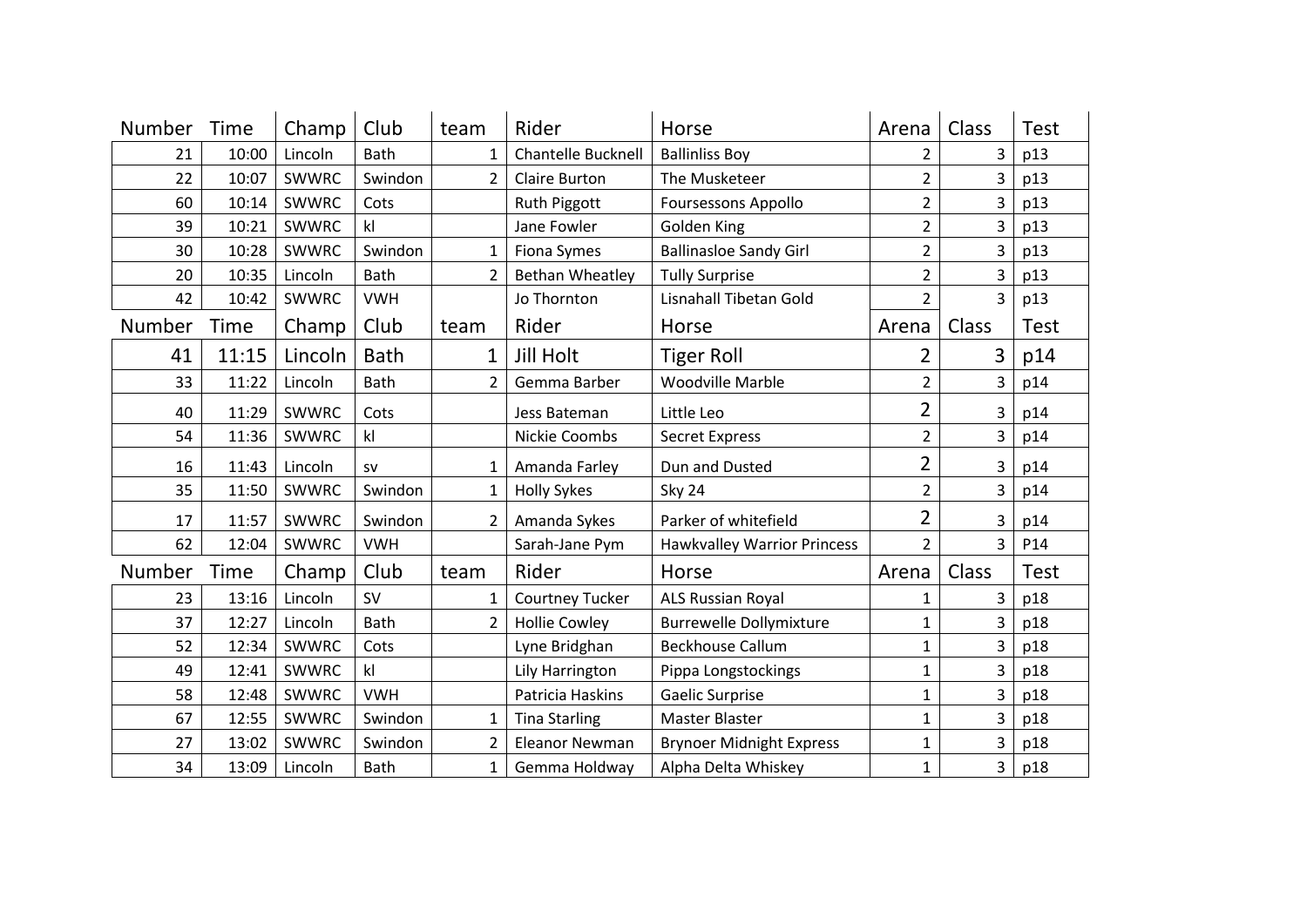## CLASS 4

| Number | Time  | Champ   | Club        | team          | Rider         | Horse                     | Arena | Class | <b>Test</b>     |
|--------|-------|---------|-------------|---------------|---------------|---------------------------|-------|-------|-----------------|
| 53     | 11:48 | Lincoln | <b>Bath</b> |               | Millie Cowley | Bembrough Wendy           |       | 4     | p7              |
| 29     | 10:49 | Lincoln | <b>Bath</b> |               | Emma Long     | <b>Grandstar Optimist</b> |       | 4     | p13             |
|        |       |         |             |               |               | Cavandjos touch of        |       |       |                 |
| 24     | 12:20 | Lincoln | Bath        |               | Darcey Selman | mist                      |       | 4     | p18             |
| 57     | 12:20 | Lincoln | <b>Bath</b> |               | Olivia Tucker | Indigo                    |       | 4     | n30             |
| 50     | 11:55 | Lincoln | Bath        | $\mathcal{L}$ | Lola Straffen | Tiptoe Saluka             |       | 4     | p7              |
|        |       |         |             |               | Katie         |                           |       |       |                 |
| 45     | 10:56 | Lincoln | <b>Bath</b> |               | Hathaway      | <b>Startrek Wonder</b>    |       | 4     | P <sub>13</sub> |
| 65     | 13:23 | Lincoln | <b>Bath</b> | $\mathbf{2}$  | TBC           | <b>TBC</b>                |       | 4     | p18             |
|        |       |         |             |               | Lauren        |                           |       |       |                 |
| 48     | 12:27 | Lincoln | <b>Bath</b> |               | Harding       | Smokey Royale             |       | 4     | n30             |

| <b>Number</b> | Time  | Champ   | Club        | team           | Rider                | Horse                          | Arena | Class |
|---------------|-------|---------|-------------|----------------|----------------------|--------------------------------|-------|-------|
| 33            | 13:00 | Lincoln | <b>Bath</b> | p2             | Gemma Barber         | Woodville Marble               |       |       |
| 37            | 13:00 | Lincoln | <b>Bath</b> | P <sub>2</sub> | <b>Hollie Cowley</b> | <b>Burrewelle Dollymixture</b> |       |       |
| 21            | 13:10 | Lincoln | <b>Bath</b> | p1             | Chantelle Bucknell   | <b>Ballinliss Boy</b>          |       | 6     |
| 41            | 13:10 | Lincoln | <b>Bath</b> | p1             | Jill Holt            | <b>Tiger Roll</b>              |       | 6     |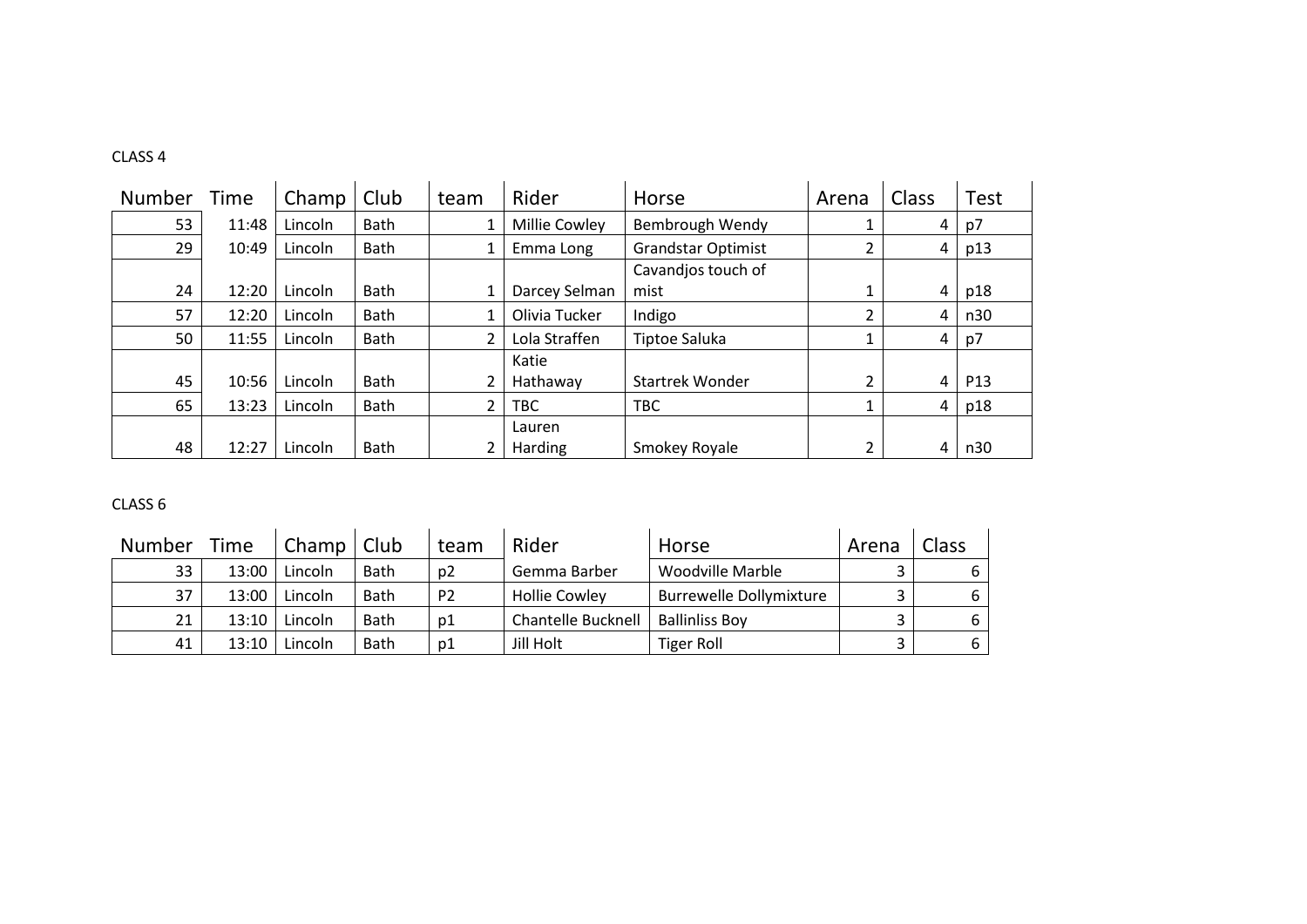| Number | Time  | Champ   | Club        | team | Rider         | Horse                  | Arena | Class | <b>Test</b> |
|--------|-------|---------|-------------|------|---------------|------------------------|-------|-------|-------------|
| 53     | 10:00 | Lincoln | Bath        |      | Millie Cowley | <b>Bambrough Wendy</b> |       |       | p12         |
|        |       |         |             |      | Darcey        | Cavandjos touch of     |       |       |             |
| 24     | 11:10 | Lincoln | <b>Bath</b> |      | Selman        | mist                   |       |       | p12         |
|        |       |         |             |      | Lauren        |                        |       |       |             |
| 48     | 10:14 | Lincoln | <b>Bath</b> |      | Harding       |                        |       |       | p12         |
| 57     | 11:17 | Lincoln | Bath        |      | Olivia Tucker | Indigo                 |       |       | p12         |

| <b>Number</b> | Time  | Champ        | Club       | team | Rider                     | Horse                           | Arena | Class | <b>Test</b>     |
|---------------|-------|--------------|------------|------|---------------------------|---------------------------------|-------|-------|-----------------|
| 33            | 10:28 | Lincoln      | Bath       |      | Gemma Barber              | Woodville Marble                | 3     | 8     | p12             |
| 37            | 10:35 | Lincoln      | Bath       |      | <b>Hollie Cowley</b>      | <b>Burrewelle Dollymixture</b>  | 3     | 8     | P <sub>12</sub> |
| 38            | 10:42 | <b>SWWRC</b> | Swindon    | 1    | <b>Holly Sykes</b>        | <b>Sky 24</b>                   | 3     | 8     | P12             |
| 22            | 10:49 | <b>SWWRC</b> | Swindon    | 2    | Claire Burton             | The Musketeer                   | 3     | 8     | P12             |
| 17            | 10:56 | <b>SWWRC</b> | Swindon    | 2    | Amanda Sykes              | Parker of whitefield            | 3     | 8     | P12             |
| 30            | 11:03 | <b>SWWRC</b> | Swindon    | 1    | Fiona Symes               | <b>Ballinasloe Sandy Girl</b>   | 3     | 8     | P <sub>12</sub> |
| 55            | 10:07 | <b>SWWRC</b> | <b>VWH</b> |      | Nicky Holford             | <b>Comic Creevy</b>             | 3     | 8     | p12             |
| 68            | 10:21 | <b>SWWRC</b> | <b>VWH</b> |      | Viccie Park               | Ciryana Gay Z                   | 3     | 8     | p12             |
| <b>Number</b> | Time  | Champ        | Club       | team | Rider                     | Horse                           | Arena | Class | <b>Test</b>     |
| 21            | 11:40 | Lincoln      | Bath       |      | <b>Chantelle Bucknell</b> | <b>Ballinliss Boy</b>           | 3     | 8     | n24             |
| 63            | 11:47 | <b>SWWRC</b> | <b>VWH</b> |      | Serena Norton             | Grey Water Lady                 | 3     | 8     | N24             |
| 18            | 12:50 | <b>SWWRC</b> | Swindon    | 2    | Andrea Moxey              | Kilcolgan Champ                 | 3     | 8     | N <sub>24</sub> |
| 67            | 12:01 | <b>SWWRC</b> | Swindon    | 1    | Tina Starling             | Master Blaster                  | 3     | 8     | N24             |
| 25            | 12:08 | <b>SWWRC</b> | Swindon    | 1    | Demi Davis                | Easy Does It                    | 3     | 8     | N24             |
| 27            | 12:15 | SWWRC        | Swindon    | 2    | Eleanor Newman            | <b>Brynoer Midnight Express</b> | 3     | 8     | N24             |